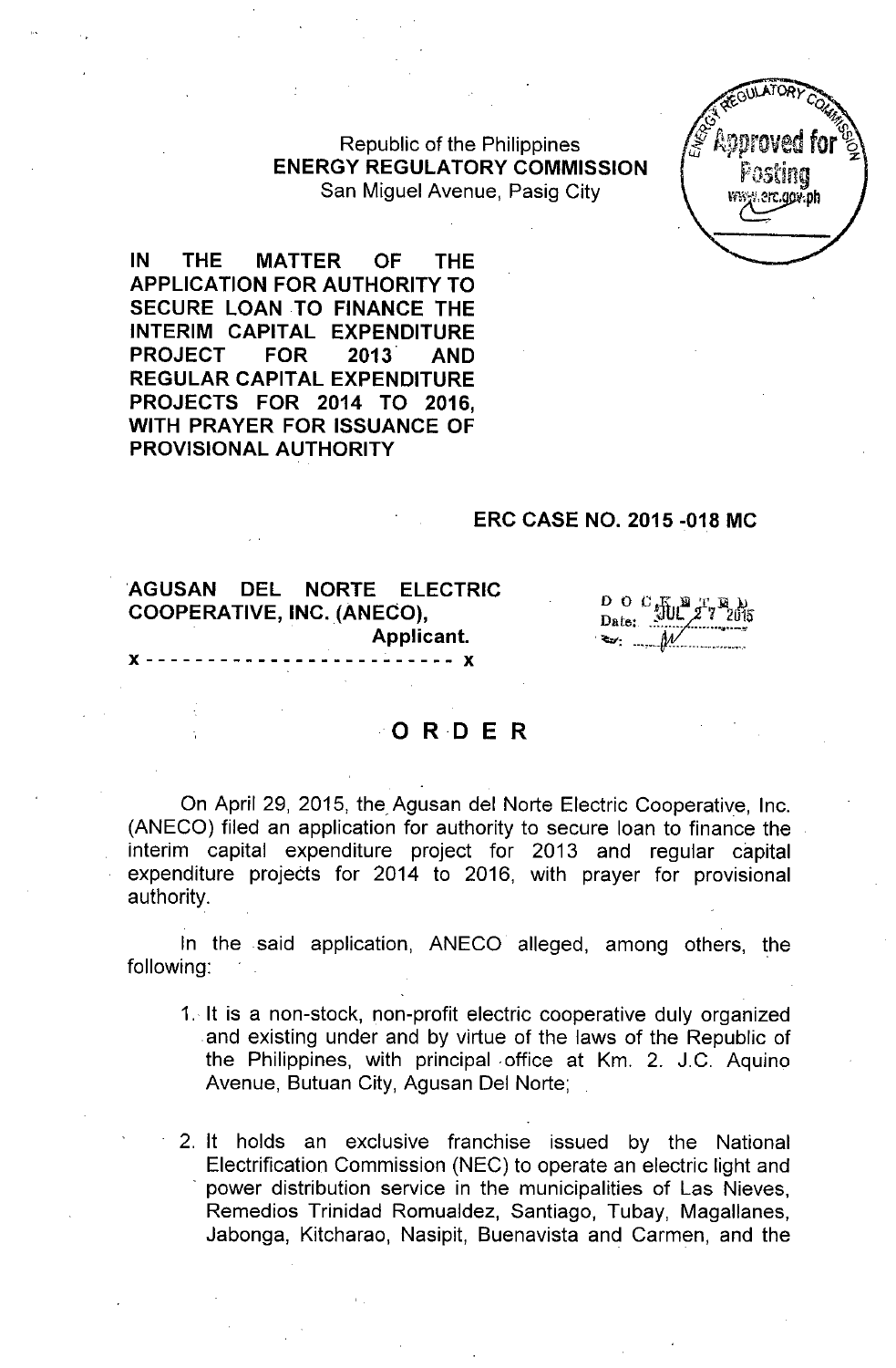cities of Butuan and Cabadbaran, all in the Province of Agusan Del Norte;

- 3. On June 6, 2013, it filed its interim capital expenditure project for 2013 and regular capital expenditure projects for 2014 to 2016 docketed as ERC Case No. 2013-129 RC, "In the Matter of the Application for Approval of the Interim Capital Expenditure Project for 2013 and Regular Capital Expenditure Projects for 2014 to 2016, with Prayer for Provisional Authority";
- 4. Its proposed capital projects to be financed are as follows:

| Project<br><b>Type</b>                            | <b>Project Description</b>                                                                                                                                      | <b>Project Cost</b><br>(PhP) | Year of<br>Implementation |  |  |  |
|---------------------------------------------------|-----------------------------------------------------------------------------------------------------------------------------------------------------------------|------------------------------|---------------------------|--|--|--|
| <b>INTERIM CAPEX</b>                              |                                                                                                                                                                 |                              |                           |  |  |  |
| Capacity                                          | Construction of 20 MVA Substation                                                                                                                               | 36,560,000.00                | 2013                      |  |  |  |
| <b>ANNUAL CAPEX</b>                               |                                                                                                                                                                 |                              |                           |  |  |  |
| <b>Safety</b>                                     | <b>Procurement of Three Phase</b><br>Reclosers                                                                                                                  | 5,940,000.00                 | 2014 - 2016               |  |  |  |
| Power<br>Quality                                  | Relocation of 5 MVA Santiago S/S<br>4,000,000.00<br>2015                                                                                                        |                              |                           |  |  |  |
|                                                   | Procurement, Replacement and<br>Installation of kWh Meters 1P and 3P                                                                                            | 42,026,460.00                | 2014 - 2016               |  |  |  |
|                                                   | <b>Procurement of Distribution</b><br>Transformer                                                                                                               | 37,452,637.75                | 2014 - 2016               |  |  |  |
|                                                   | Replacement of Rotten poles                                                                                                                                     | 25,416,472.65                | 2014 - 2016               |  |  |  |
| <b>OTHER</b><br><b>CAPEX</b><br>(Network)         | Procurement and Replacement of<br><b>Current and Potential Transformer for</b><br>primary metering of customer with<br>station transformer 300 kVA and<br>above | 5,112,591.07                 | $2014 - 2016$             |  |  |  |
|                                                   | <b>Acquisition of Test Bench</b>                                                                                                                                | 4,000,000.00                 | 2016                      |  |  |  |
|                                                   | Acquisition of Portable kWh-meter<br><b>Calibrator Standard</b>                                                                                                 | 1,500,000.00                 | 2014                      |  |  |  |
|                                                   | <b>Procurement of ACSR wires</b>                                                                                                                                | 15,591,300.00                | 2014 - 2016               |  |  |  |
|                                                   | <b>Procurement of Microprocessors</b><br>Relay GE F650                                                                                                          | 3,000,000.00                 | 2014 - 2016               |  |  |  |
| <b>OTHER</b><br><b>CAPEX</b><br>(Non-Net<br>work) | <b>Acquisition of SCADA</b>                                                                                                                                     | 50,000,000.00                | 2014 - 2016               |  |  |  |
|                                                   | <b>Construction of Fiber Optic Networks</b>                                                                                                                     | 15,421,750.00                | 2015-2016                 |  |  |  |
|                                                   | <b>Acquisition of Software and Facilities</b><br>for GIS                                                                                                        | 500,000.00                   | 2014                      |  |  |  |
|                                                   | <b>Procurement of Maintenance/Utility</b><br>Vehicle                                                                                                            | 9,000,000.00                 | $2014 - 2016$             |  |  |  |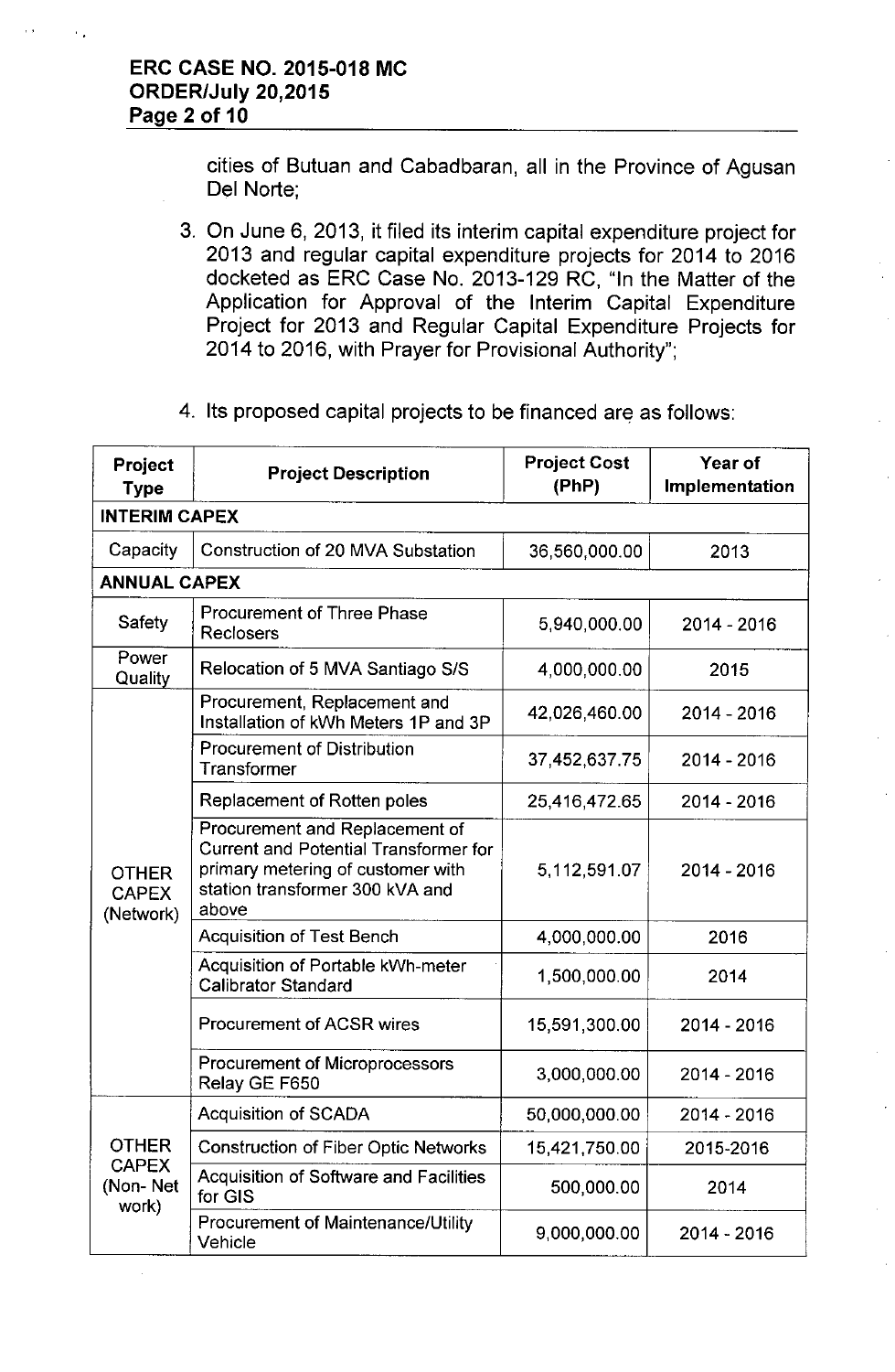|                                 | Procurement of Crane Truck 30 tons | 14,000,000.00  | 2014        |
|---------------------------------|------------------------------------|----------------|-------------|
| <b>TOTAL PROJECT COST (PhP)</b> |                                    | 269,521,211.47 | 2013 - 2016 |

- 5. It applied with the National Electrification Administration (NEA), Rural Electrification Financing Corporation (REFC) and Development Bank of the Philippines (DBP) for a loan accommodation/availment to finance its interim CAPEX for 2013 and the regular CAPEX 2014 to 2016:
	- 5.a. REFC granted to finance its interim CAPEX for 2013 amounting to PhP33,291, 169.00, through a 5-year loan at 7.75% interest per annum;
	- 5.b. NEA granted to partially finance its regular CAPEX for 2014 to 2016 amounting to PhP97,961,211.47, through a 15-year loan at 6.2% interest per annum; and
	- 5.c. DBP granted to partially finance its regular CAPEX for 2014 to 2016 amounting to PhP135,000,000.00, through a 10-year loan at 5.4% interest per annum loan;
- 6. REFC has already released the total amount of PhP30,450,000.00 to finance its interim CAPEX for 2013, more particularly the construction of a new 20 MVA substation;
- 7. In line with its mandated commitment to provide its customers within its franchise area with a safe, efficient, quality, reliable and affordable supply of electric power, it seeks authority from the Commission to secure loan in the amount applied for granted by NEA, DBP and REFC in order to finance its interim and regular capital expenditure projects in ERC Case No. 2013- 129 RC;

# ALLEGATION IN SUPPORT OF THE PRAYER FOR PROVISIONAL APPROVAL

- 8. It repleads herein the foregoing allegations in support of its application for the issuance of provisional authority;
- 9. It has already obtained loan releases from REFC to finance its Interim CAPEX for 2013 which is the construction of a 20 MVA substation. The construction was necessitated in order to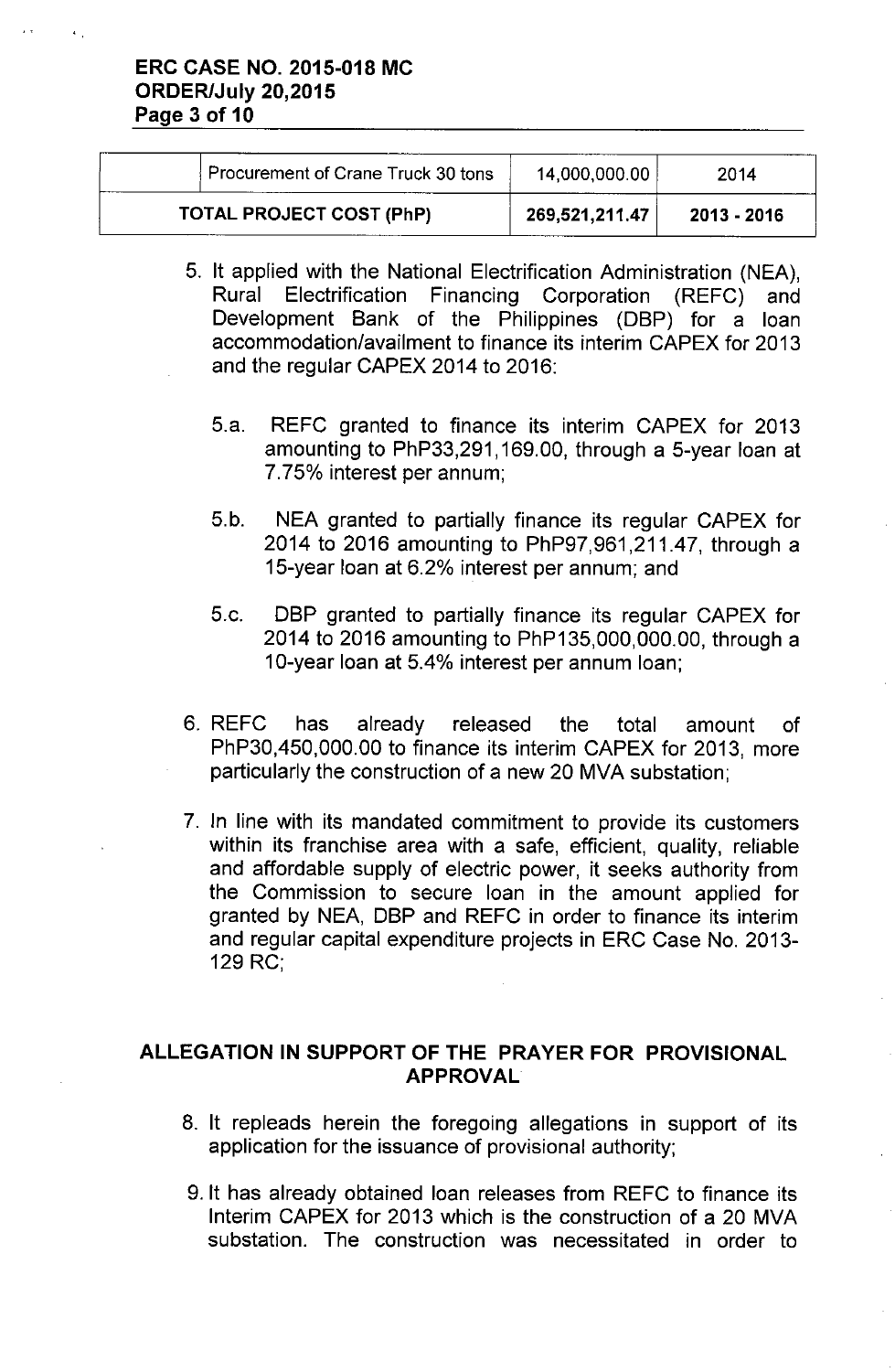address its capacity problem, and was implemented with prior permission from the Commission;

- 10. Shown in the previous table of the proposed annual CAPEX Projects are the commissioning schedules;
- 11. Likewise, unforeseen situations or occurrences may arise which might necessitate the immediate implementation of any of the proposed CAPEX projects;
- 12. It moves that upon filing and initial evaluation of the application, a provisional authority be issued, allowing it to secure loans from NEA, DBP and REFC to finance the proposed projects, as it becomes necessary and urgent under specific circumstances, to implement and finance any of the proposed projects under ERC Case No. 2013-129 RC and to enable it deliver safe, reliable, quality and affordable electric service to its consumers;

|  |            |  | 13. In support of the application, it submitted the following |  |  |
|--|------------|--|---------------------------------------------------------------|--|--|
|  | documents: |  |                                                               |  |  |
|  |            |  |                                                               |  |  |

| Annex | <b>Nature of Document</b>                                                                                                                                                                                                                                                                                                                                                                                                                                                                                                                                                                                   |
|-------|-------------------------------------------------------------------------------------------------------------------------------------------------------------------------------------------------------------------------------------------------------------------------------------------------------------------------------------------------------------------------------------------------------------------------------------------------------------------------------------------------------------------------------------------------------------------------------------------------------------|
| A     | Certified True Copy of ANECO's Audited Financial<br>Statements including notes for the years 2010 to 2013                                                                                                                                                                                                                                                                                                                                                                                                                                                                                                   |
| B     | Loan Approval and Agreements (NEA, REFC and DBP):<br>1. NEA Approval of ANECO's Loan Availment for,<br>the REFC:<br>2. NEA Certification of Authority to Secure Loan<br>(ASL), Loan Approval and Loan Agreement of<br>ANECO's Loan Availment with NEA and<br>Development Bank of the Philippines (DBP) under<br>Co-Financing Program;<br>3. REFC Loan Approval;<br>4. REFC Loan Agreement;<br>5. DBP Loan Approval and Loan Agreement;<br>6. REFC Letter Indicating the 3 Tranche of Loan<br>Releases; and<br>7. REFC Letter Indicating the difference between the<br>Approved Loan & Actual Loan Released. |
| C     | Details or Specification of the Equipment/Projects<br>and/or Items to be Purchased/Built and their Estimated                                                                                                                                                                                                                                                                                                                                                                                                                                                                                                |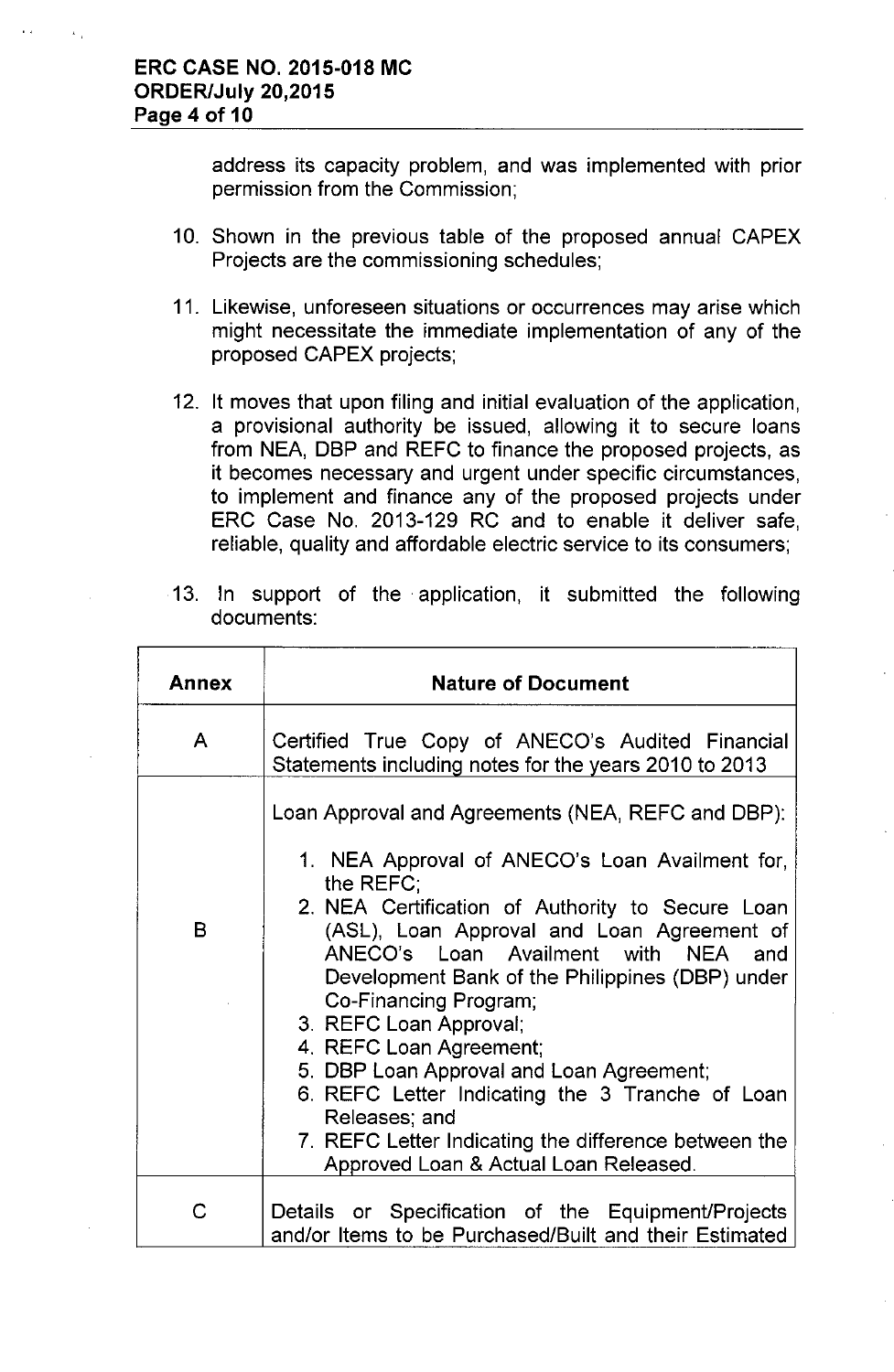# **ERC CASE NO. 2015-018 MC ORDER/July 20,2015 Page 5 of 10**

|    | Cost to which the Proceeds of the Loan will be Utilized;                                  |
|----|-------------------------------------------------------------------------------------------|
|    | 1. Detail and Specifications of Equipment, Projects                                       |
|    | and Items to be Purchased and Built;                                                      |
|    | 2. Yearly Estimated Cost of Equipment, Projects,                                          |
|    | and Items to be Purchased and Built;                                                      |
|    | 3. Yearly Amount of Loan Proceeds to be Utilized;<br>and                                  |
|    | 4. Details of Specification of Equipment per Project.                                     |
| D  | Bases/Reasonableness of the Estimated Cost per                                            |
|    | Project                                                                                   |
| Е  | Schedule of Amount Released and Corresponding                                             |
|    | <b>Assets Acquired</b>                                                                    |
| F  | Amortization Schedule Showing Principal and Interest                                      |
|    | <b>Payments of Loans</b>                                                                  |
|    | 1. REFC Loan Amortization Schedule                                                        |
|    | - First Released Loan Amortization                                                        |
|    | - Second Released Loan Amortization                                                       |
|    | - Third and Final Released Loan Amortization;                                             |
|    | 2. DBP Loan Amortization; and                                                             |
|    | 3. NEA Loan Amortization Schedule                                                         |
| G  | Copy of the ANECO's pending CAPEX Application                                             |
|    | docketed as ERC Case No. 2013-129 RC                                                      |
| H  | Detailed Schedule of RFSC Utilization for the period of                                   |
|    | January 2010 to September 2014                                                            |
|    | Indicative Rate Impact of the Project(s), with & without                                  |
| J  | Loan                                                                                      |
|    | Computation of Financial Ratios, Operating Results,<br><b>Balance Sheet and Cash Flow</b> |
|    | 1. Historical (2009-2013) and Projected Financial                                         |
|    | Ratios (2014-2023);                                                                       |
|    | 2. Historical (2013) and Projected Operating Results<br>$(2014 - 2023)$ ;                 |
|    | 3. Historical (2013) and Projected Balance Sheet                                          |
|    | (2014-2023); and                                                                          |
|    | 4. Historical (2013) and Projected Cash Flow (2014-                                       |
|    | 2023).                                                                                    |
| K. | Justification, Study, Computation and Benefits Resulting                                  |
|    | from Securing Loans                                                                       |
|    | 1. Technical; and                                                                         |
|    | 2. Financial.                                                                             |
|    | <b>ANECO's Loan Profile with NEA</b>                                                      |
|    |                                                                                           |

 $\tilde{\mathcal{L}}_1$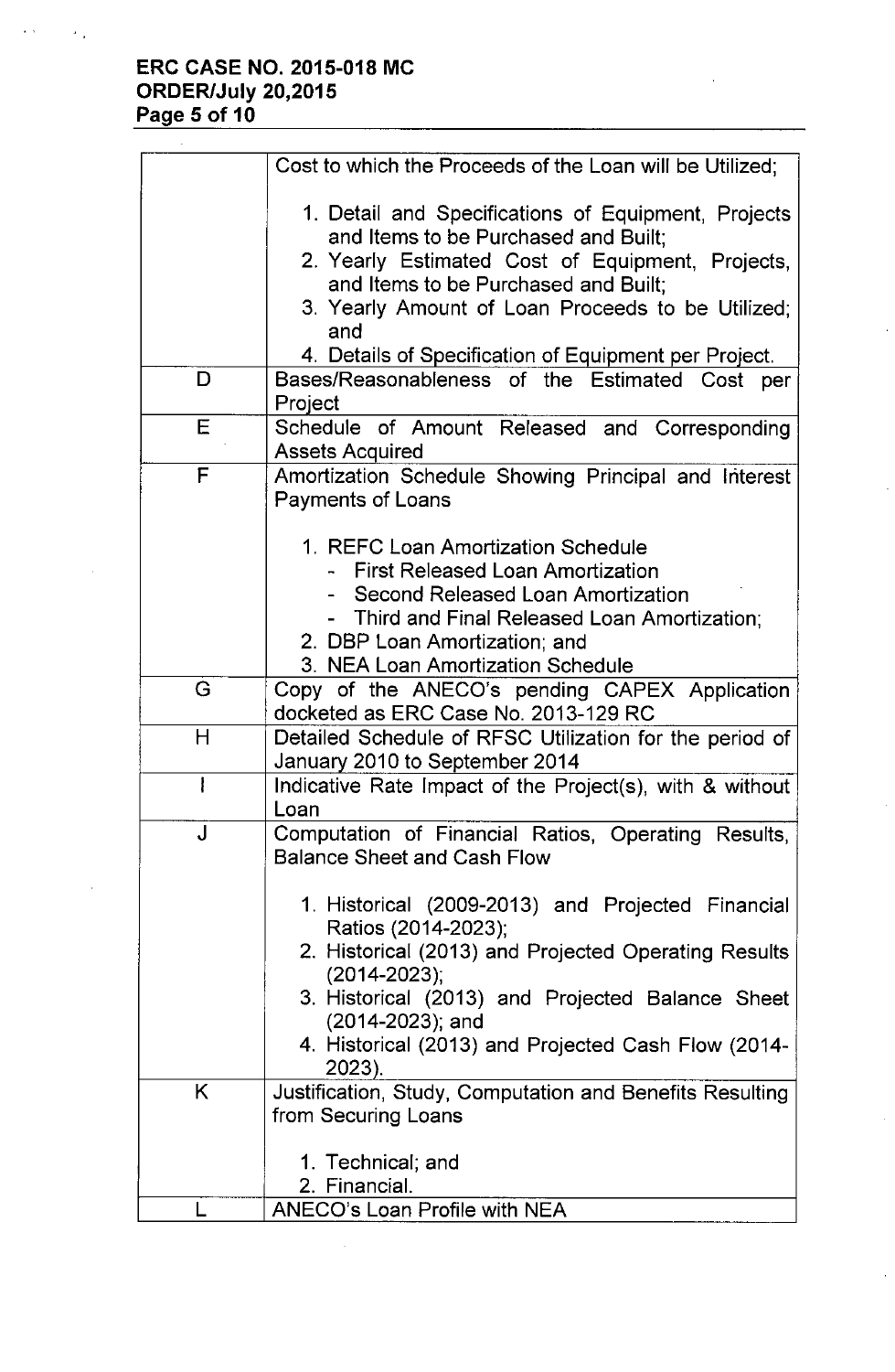| M | <b>ANECO's Board Resolutions:</b>                           |  |  |  |
|---|-------------------------------------------------------------|--|--|--|
|   | 1. Resolution No. 21, Series of 2013, "A Resolution         |  |  |  |
|   | Authorizing the Filing with ERC of ANECO's Multi-           |  |  |  |
|   | Year CAPEX Application":                                    |  |  |  |
|   | 2. Resolution No. 12, Series of 2013, "A Resolution         |  |  |  |
|   | Approving the 20-mVa Power Substation Project               |  |  |  |
|   | and a Loan Application with Rural Electrification           |  |  |  |
|   | Financing Corporation (REFC) in the Amount of               |  |  |  |
|   | PhP33,291,169.00";                                          |  |  |  |
|   | 3. Resolution No. 22, Series of 2013, "A Resolution         |  |  |  |
|   | to Avail of Loan from REFC in the amount of                 |  |  |  |
|   | PhP33,291,169.00 payable in five (5) years at               |  |  |  |
|   | 7.75% Annual Interest Rate;                                 |  |  |  |
|   | 4. Resolution No. 30, Series of 2014, "A Resolution         |  |  |  |
|   | Authorizing the Loan with the Development Bank              |  |  |  |
|   | of the Philippines (DBP) in the amount of PhP135            |  |  |  |
|   | Million to partly finance the Coop's CAPEX                  |  |  |  |
|   | projects for the years 2014-2016; and                       |  |  |  |
|   | 5. Resolution No. 69, Series of 2014, "A Resolution         |  |  |  |
|   | Authorizing an Additional Loan with the NEA in the          |  |  |  |
|   | amount of PhP97,961,211.47 to Co-Finance with               |  |  |  |
|   | the Coop's CAPEX Projects for the years 2014-               |  |  |  |
|   | 2016.                                                       |  |  |  |
| N | Judicial Affidavit in support of the Prayer for Provisional |  |  |  |
|   | <b>Authority</b>                                            |  |  |  |

- 14. It prays that the Commission:
	- a) Approve the application for authority to secure loan; and
	- b) Issue, immediately upon filing of the application, a provisional authority to allow it to draw amounts from REFC, NEA and DBP to implement the CAPEX when approved.

Finding the said application sufficient in form and substance with the required fees having been paid, the same is hereby set for jurisdictional hearing, expository presentation, pre-trial conference and evidentiary hearing on **September 3,2015 (Thursday) at ten o'clock in the morning (10:00 A.M.) at ERC Hearing Room,** 15th **Floor, Pacific Center Building, San Miguel Avenue, Pasig City.**

ANECO is hereby directed to cause the publication of the attached Notice of Public Hearing, at its own expense, once (1x) in a newspaper of general circulation in the Philippines, at least ten (10) days before the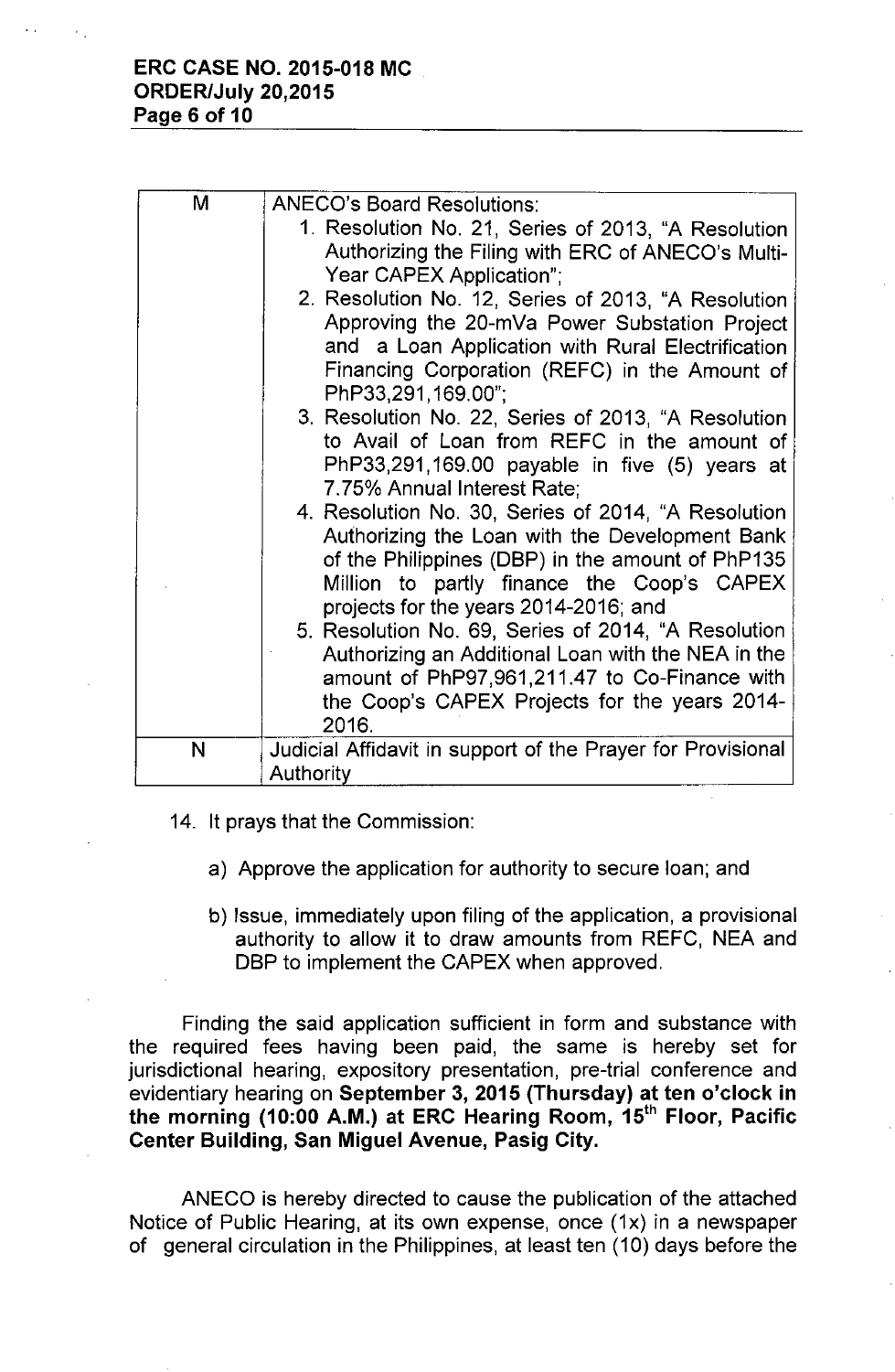date of the scheduled initial hearing. It is also directed to inform the consumers, by any other means available and appropriate, of the filing of the instant application, its reasons therefor, and of the scheduled hearing thereon.

Let copies of the application, this Order and the attached Notice of Public Hearing be furnished the Office of the Solicitor General (OSG), the Commission on Audit (COA), and the Committees on Energy of both Houses of Congress. They are hereby requested, if they so desire, to send their duly authorized representatives at the scheduled hearing.

Likewise, let copies of this Order and the attached Notice of Public Hearing be furnished the Offices of the Governor and the CitylMunicipal Mayors within ANECO's franchise area for the appropriate posting thereof on their respective bulletin boards.

ANECO is hereby directed to furnish all those making requests therefor with copies of the application and its attachments, subject to reimbursement of reasonable photocopying costs.

On the date of the initial hearing, ANECO must submit to the Commission its written Compliance with the jurisdictional requirements attaching therewith, methodically arranged and duly marked, the evidences on the actual posting and publication of the Notice of Public Hearing consisting of certifications issued to that effect, signed by the afore-mentioned Governor and Mayors or their duly authorized representatives, bearing the seals of their office, and the affidavit of the Editor or Business Manager of the newspaper where the said Notice of Public Hearing was published together with the complete issue of the said newspaper, and such other proofs of compliance with the requirements of the Commission.

ANECO and all interested parties are directed to submit, at least five (5) days before the date of initial hearing and pre-trial conference, their respective Pre-trial Briefs containing, among others:

- a) A summary of admitted facts and proposed stipulation of facts;
- b) The issues to be tried or resolved;
- c) The documents or exhibits to be presented, stating the purposes and proposed markings therefore; and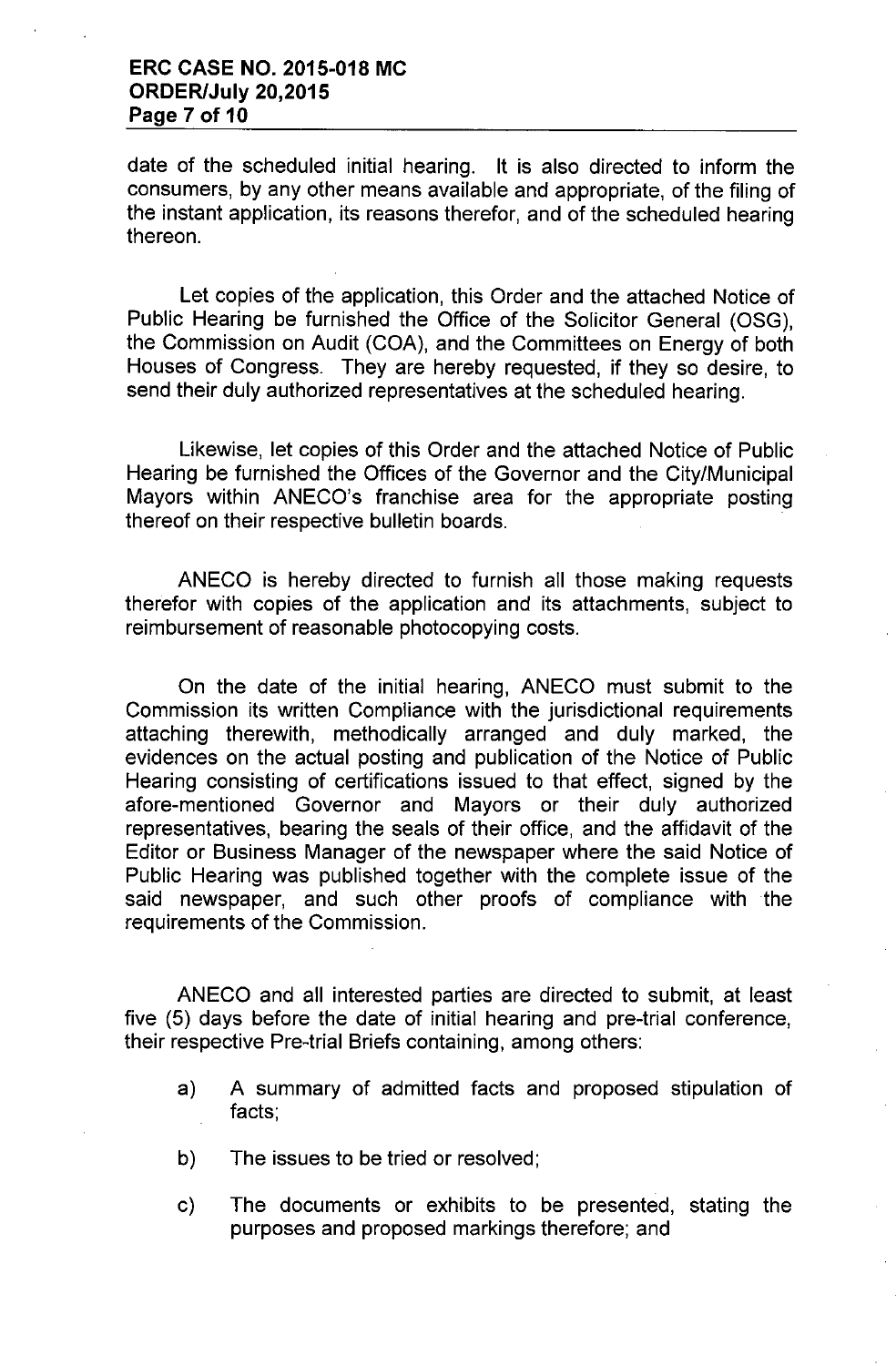## **ERC CASE NO. 2015-018 MC ORDER/July 20,2015 Page 8 of 10**

d) The number and names of the witnesses, with their written testimonies in an individual affidavit form, to be attached to the Pre-trial Brief.

Failure of ANECO to submit the required Pre-trial Brief and Judicial Affidavits of its witnesses within the prescribed period shall be a ground for cancellation of the scheduled hearing, and the resetting of which shall be six (6) months from said date of cancellation.

As part of the pre-trial conference, ANECO must also be prepared to make an expository presentation of its application, aided by whatever communication medium that it may deem appropriate for the purpose, in order to put in plain words and explain, for the benefit of the consumers and other concerned parties, what the application is all about and the reasons and justifications being cited in support thereof.

#### **SO ORDERED.**

Pasig City, July 20, 2015.

FOR AND BY AUTHORITY OF THE COMMISSION:

**ALFRÉDO J. NON** Officer-in-Charge and **Commissioner** 

Capex/2015-018 MC ANECO ORD.doc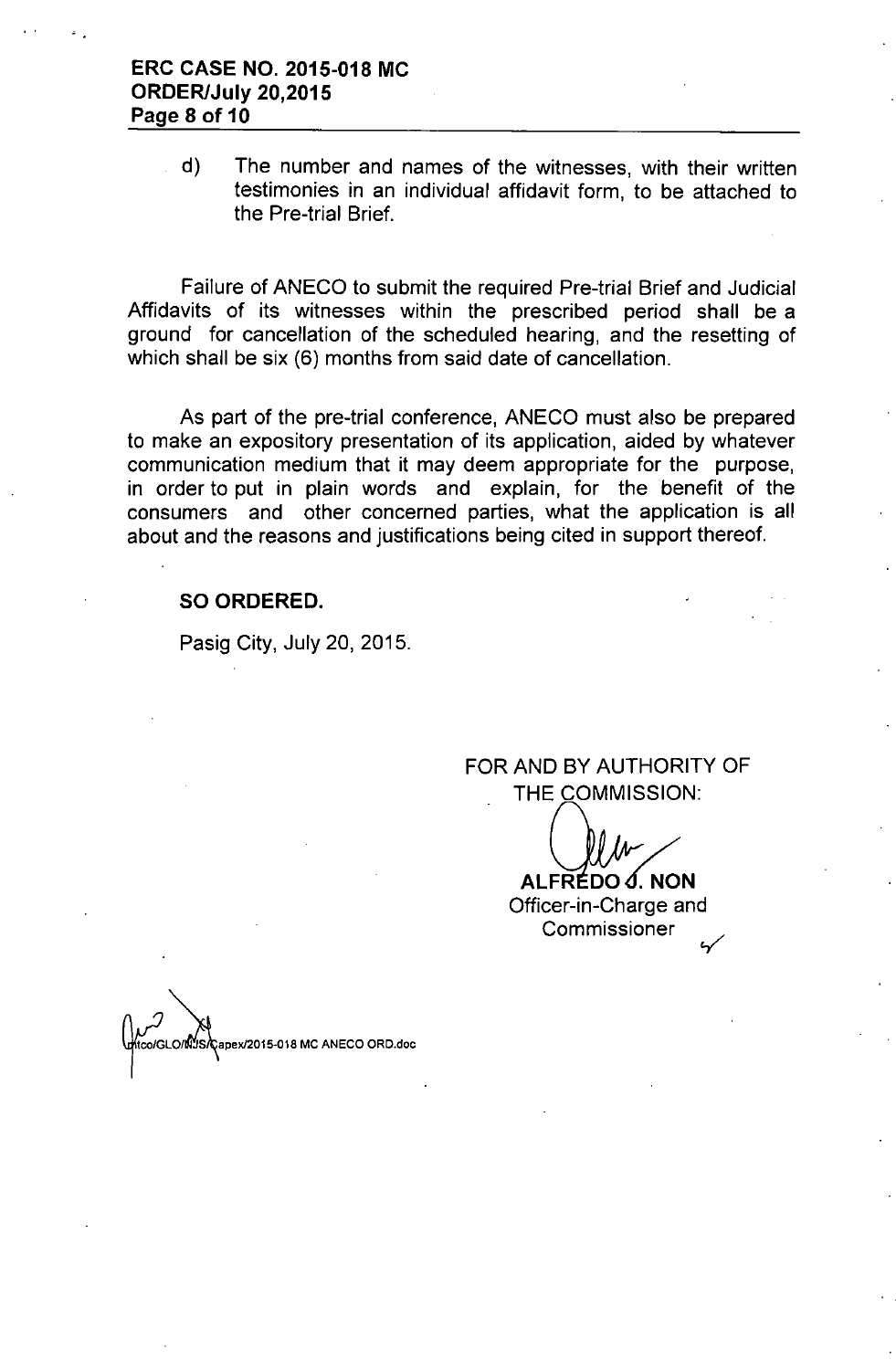### Copy Furnished:

- 1. LERIOS-AMBOY PINGOL & GONZALES LAW OFFICES Attention: ATTY. MARVEY JAY S. GONZALES Counsel for Applicant ANECO Units 1609-1610 Tycoon Centre Pearl Drive, Ortigas Center, Pasig City
- 2. AGUSAN DEL NORTE ELECTRIC COOPERATIVE, INC. (ANECO)

The General Manager Km. 2 J.C. Aquino Avenue, Butuan City

- 3. Commission on Audit Commonwealth Avenue Quezon City
- 4. Senate Committee on Energy GSIS Building, Roxas Boulevard Pasay City
- 5. House Committee on Energy Batasan Hills, Quezon City
- 6. Office of the President of PCCI Philippine Chamber of Commerce and Industry (PCCI) 3<sup>rd</sup> Floor, ECC Building, Sen. Gil Puyat Avenue Makati City
- 7. Office of the City Mayor Cabadbaran City Province of Agusan del Norte
- 8. Office of the City Mayor Butuan City Province of Agusan del Norte
- 9. Office of the Municipal Mayor Municipality of Kticharao Province of Agusan del Norte